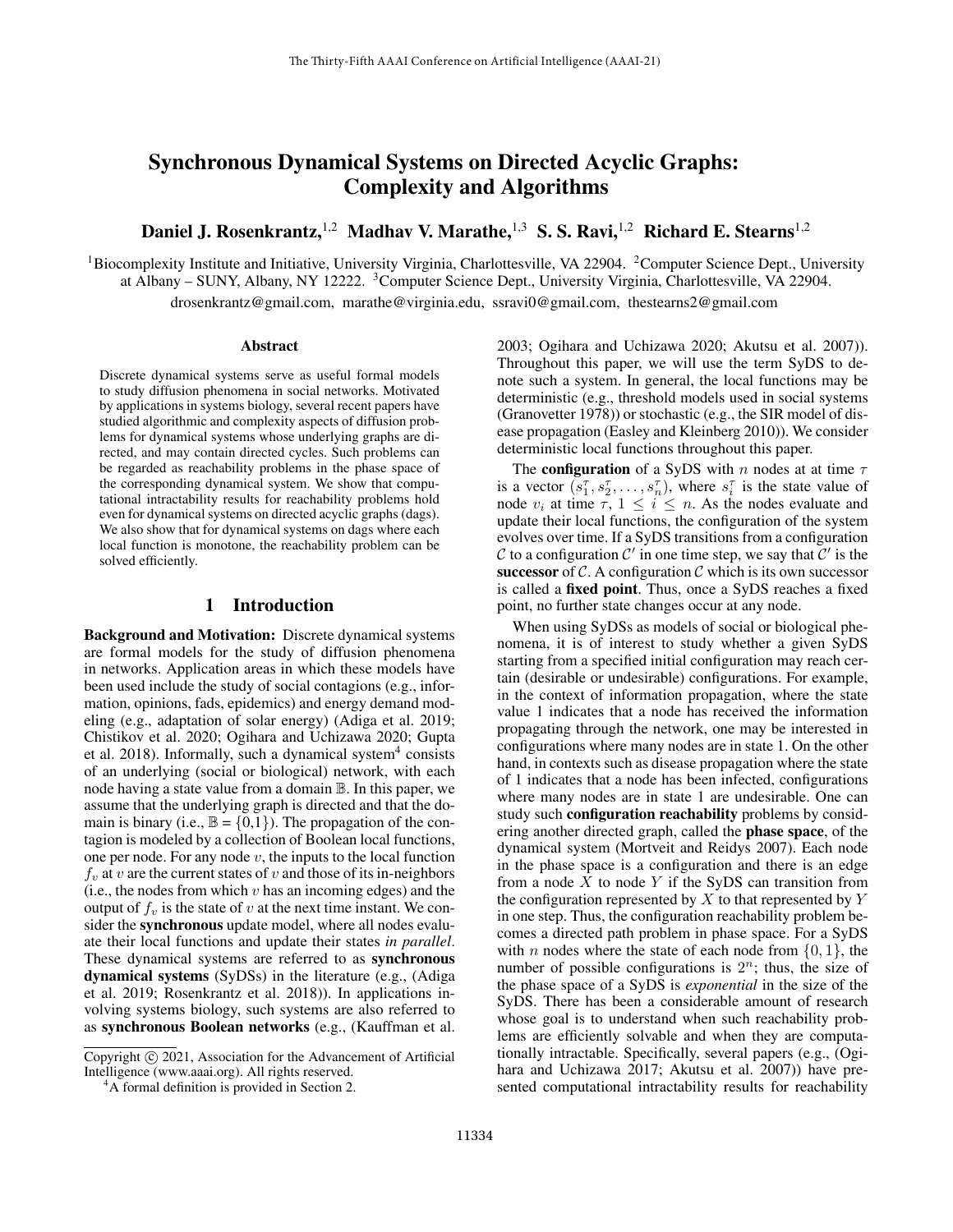problems for SyDSs over directed graphs. Recently, Chistikov et al. (2020) studied two reachability problems<sup>5</sup> (called Convergence and Convergence Guarantee) in the context of opinion propagation. They show that these problems are PSPACE-complete for general directed graphs. They also show that the Convergence problem can be solved efficiently when the underlying directed graph is *acylic* (i.e., it does not have any directed cycle), regardless of the local functions at each node. Following standard graph theoretic terminology, we refer to directed acylic graphs as dags (Cormen et al. 2009). Several computational problems for discrete dynamical systems on dags have been addressed in the literature; these problems will be discussed in the related work section. Here, we study the complexity of reachability problems for SyDSs whose underlying graphs are dags. We refer to such SyDSs as DAG-SyDSs. Our results are summarized below.

#### Summary of Results and Their Significance:

(1) Results on the structure of the phase space: For any DAG-SyDS, we show that the length of every phase space cycle is a power of 2. If the number of levels in the underlying DAG of a given SyDS is  $L$ , then no phase space cycle is longer than  $2^L$ , and no transient (i.e., a directed path leading to a directed cycle) is longer than  $2^L - 1$  (Theorem 3.1). Moreover, for each  $L$ , we observe that there is an  $L$ -level DAG SyDS that achieves these bounds (Theorem 3.2). Such structural properties are useful in solving reachability problems; if the maximum lengths of transients and cycles are bounded by polynomial functions of the size of a given SyDS, then reachability problems for that SyDS can be solved efficiently (by running the SyDS for a polynomial number of steps).

(2) Complexity of Reachability for DAG-SyDSs: It was shown in (Chistikov et al. 2020) that the Convergence problem (i.e., given a SyDS  $S$  and an initial configuration, does S reach a fixed point?) is PSPACE-complete for SyDSs on directed networks. They also showed that the convergence problem can be solved efficiently for DAG-SyDSs. We show that the reachability problem (i.e., given a SyDS  $\mathcal S$ and two configurations  $\mathcal C$  and  $\mathcal D$ , does  $\mathcal S$  starting from  $\mathcal C$ reach  $\mathcal{D}$ ?), which is similar to the Convergence problem, is PSPACE-complete for DAG-SyDSs even when each local function is symmetric (Crama and Hammer 2011). To our knowledge, no hardness result is currently known for the Reachability problem for DAG-SyDSs. Our proof of this result involves two major steps. The first step uses a reduction from the Quantified Boolean Formulas (QBF) problem (Garey and Johnson 1979) to show that the Reachability problem for DAG-SyDSs is PSPACE-complete even when each local function is  $r$ -symmetric<sup>6</sup> for some constant  $r$ (Theorem 4.1). For the second step, we define the concept of an embedding of one SyDS into another, and use this concept to show that for any fixed value of  $r$ , the reachability problem for DAG-SyDSs with r-symmetric local functions is polynomial-time reducible to the Reachability problem for DAG-SyDSs with symmetric local functions (Theorem 4.3). The PSPACE-completeness of the Reachability problem for DAG-SyDSs with symmetric local function (Theorem 4.4) follows directly from Theorems 4.1 and 4.3.

The difference between the complexities of Convergence and Reachability problems for DAG-SyDSs is due to the following. For any DAG-SyDS with L levels, regardless of the local functions, the length of any transient leading to a fixed point is bounded by L. (This is a slight restatement of Proposition 1 in (Chistikov et al. 2020).) Thus, the Convergence problem for DAG-SyDSs is efficiently solvable. On the other hand, we show that one can construct DAG-SyDSs with specific local functions such that the length of a transient and that of the cycle the transient leads to are both exponential in  $L$  (Theorem 3.2). The idea behind this construction enables us to establish our PSPACE-hardness result for the reachability problem for DAG-SyDSs.

(3) Complexity of Convergence Guarantee for DAG-SyDSs: It was shown in (Chistikov et al. 2020) that the Convergence Guarantee problem (i.e., given a SyDS  $S$  on a directed graph, does  $S$  reach a fixed point from every initial configuration?) is PSPACE-complete for SyDSs on general directed graphs. For DAG-SyDSs, we show that the problem is Co-NP-complete, even when restricted to dags with at most three levels (Theorem 5.1). Thus, our result points out that the problem remains computationally intractable even for DAG-SyDSs.

(4) Reachability for Monotone DAG-SyDSs: We show that the Reachability problem is efficiently solvable for DAG-SyDSs whose local functions are monotone. This is done by showing that for such DAG-SyDSs, the length of each transient is at most the number of levels in the dag and that every cycle in the phase space is a fixed point (Theorem 6.1). These two properties directly imply the efficient solvability of the reachability problem for monotone DAG-SyDSs. In contrast, the reachability problem is known to be PSPACE-complete monotone SyDSs when the underlying directed graph has cycles (Ogihara and Uchizawa 2017).

For space reasons, proofs of several results are either sketched or omitted; detailed proofs can be found in (Rosenkrantz et al. 2020).

Related Work: Reachability problems for various models of discrete dynamical systems have been widely studied in the AI literature. Examples include Hopfield neural nets (Floréen and Orponen 1989; Orponen 1993, 1994) and Petri nets (Esparza and Nielsen 1994). Problems related to the diffusion of opinions and other contagions have also been studied under various discrete dynamical systems models (see e.g., (Auletta, Ferraioli, and Greco 2018; Botan, Grandi, and Perrussel 2019; Chistikov et al. 2020; Bredereck and Elkind 2017)).

As stated earlier, synchronous dynamical systems over directed graphs serve as useful models for biological phenomena (Kauffman et al. 2003). Many researchers have studied reachability and related problems for such dynamical systems (see e.g., (Ogihara and Uchizawa 2020, 2017)). Even though the PSPACE-completeness result for the reachabil-

<sup>5</sup>These problems will be defined shortly.

<sup>&</sup>lt;sup>6</sup>The definition of  $r$ -symmetric functions is given in Section 2. Symmetric Boolean functions are 1-symmetric. As will be explained in Section 2, the local functions used in (Chistikov et al. 2020) are 2-symmetric.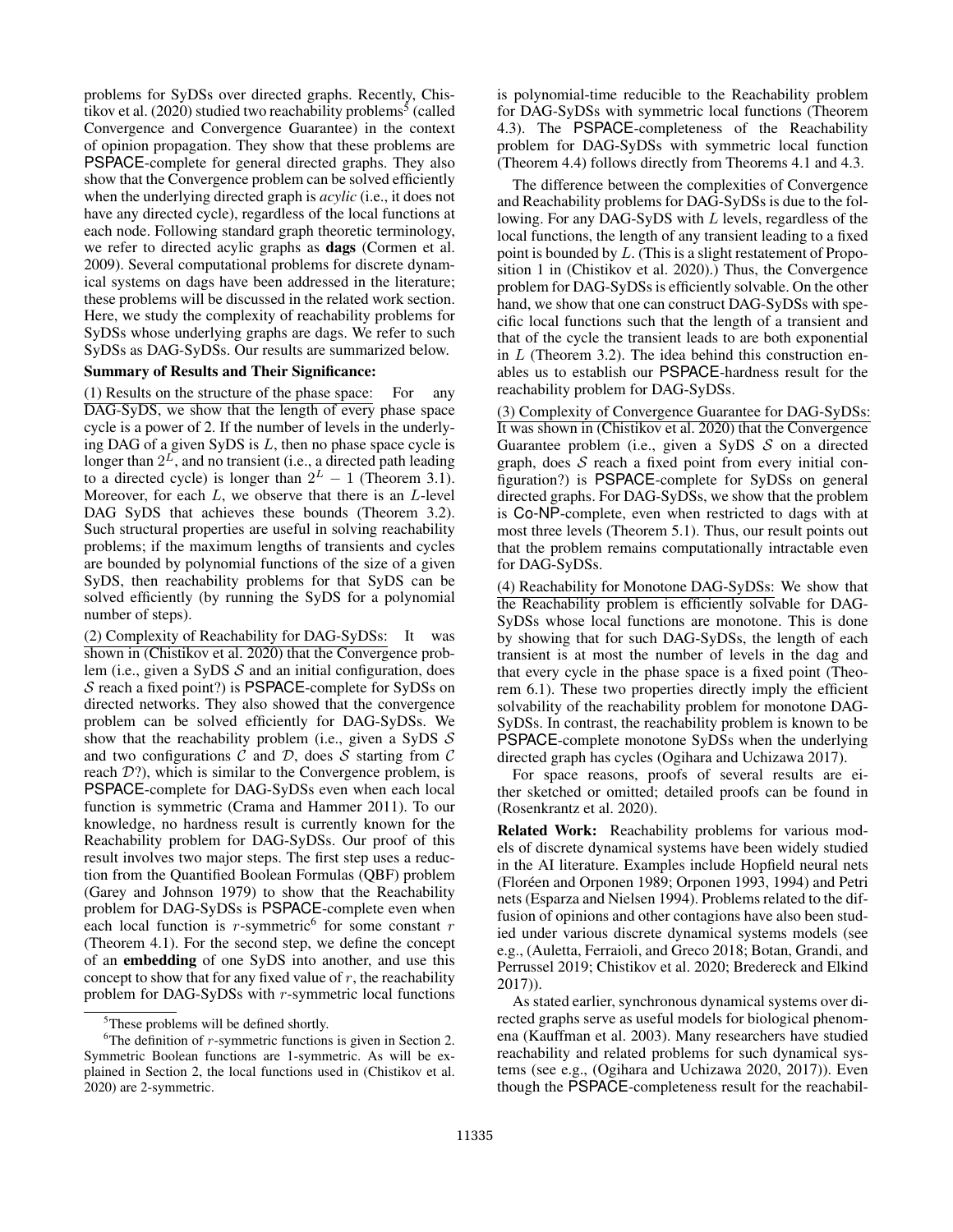ity problem considered in (Rosenkrantz et al. 2018) is stated in terms of undirected graphs, it can be easily extended to general directed graphs.

Many researchers have presented results for various computational problems for dynamical systems on dags. We now provide a summary of these results. Akutsu et al. (2007) showed that the problem of controlling a synchronous Boolean network so that it reaches a desired configuration is NP-hard for general directed graphs but is efficiently solvable when the underlying graph is a directed tree. This problem is different from the reachability problem considered here; in particular, the variables that are used to control a network are external to the network and the goal of the controller is to choose appropriate values for those variables at each time step. Materassi and Salapaka (2013) considered the problem of inferring from time-series data the edges in the underlying dag for a dynamical system. A similar problem is considered by Cliff et al. (2020) where the underlying dag is assumed to represent relationships between latent variables of a probabilistic graphical model. Creager et al. (2020) point out that dynamical systems on dags provide a unifying framework for studying fairness issues that arise when a learning algorithm must interact with a dynamically changing environment. Arnold et al. (2019) discuss methods for comparing the effectiveness of several modeling approaches when the underlying causal model for an epidemic can be represented as a dag. To our knowledge, the reachability problem for DAG-SyDSs was first considered in (Kuhlman et al. 2013). They showed that for DAG-SyDSs, when each local function is a bi-threshold function (i.e., each node has two threshold values to control the  $0 \rightarrow 1$  and  $1 \rightarrow 0$  transitions), the reachability problem can be solved efficiently.

# 2 Definitions and Notation

SyDSs on directed graphs: Let  $\mathbb B$  denote the Boolean domain  $\{0,1\}$ . In this paper, a **Synchronous Dynamical Sys**tem (SyDS)  $S$  over  $\mathbb B$  is assumed to be specified as a pair  $S = (G, \mathcal{F})$ , where (i)  $G(V, E)$ , a directed graph with  $|V| = n$ , represents the underlying graph of the SyDS, with node set V and (directed) edge set E, and (ii)  $\mathcal{F} =$  ${f_1, f_2, \ldots, f_n}$  is a collection of functions in the system, with  $f_i$  denoting the local transition function associated with node  $v_i$ ,  $1 \leq i \leq n$ . Each node of G has a state value from  $\mathbb B$ . Each Boolean function  $f_i$  specifies the local interaction between node  $v_i$  and its in-neighbors in G. The inputs to function  $f_i$  are the state of  $v_i$  and those of the in-neighbors of  $v_i$  in  $G$ ; function  $f_i$  maps each combination of inputs to a value in  $\mathbb B$ . This value becomes the next state of node  $v_i$ . It is assumed that each local function can be evaluated in polynomial time. In a SyDS, all nodes compute and update their next state *synchronously*. Other update disciplines (e.g., sequential updates) have also been considered in the literature (e.g., (Mortveit and Reidys 2007)). At any time  $\tau$ , the configuration C of a SyDS is the *n*-vector  $(s_1^{\tau}, s_2^{\tau}, \ldots, s_n^{\tau})$ , where  $s_i^{\tau} \in \mathbb{B}$  is the state of node  $v_i$  at time  $\tau$  ( $1 \leq i \leq n$ ). A DAG-SyDS is a SyDS whose underlying graph is a dag.

Example: An example of a DAG-SyDS is shown in Fig-



Figure 1: An example of a DAG-SyDS. The local functions at nodes  $v_1$  through  $v_6$  are Identity, Complement, Identity, AND, OR and XOR respectively.

ure 1. Here, the local functions at nodes  $v_1$  through  $v_6$  are Identity, Complement, Identity, AND, OR and XOR respectively. (The Identity and Complement functions have only one input; they return respectively the input value and its complement.) Suppose the initial configuration of the SyDS is  $(0, 0, 1, 0, 0, 0)$ ; that is, at time  $\tau = 0$ ,  $v_3$  is in state 1 and all other nodes are in state 0. Recall that the inputs to the local function at a node  $v$  are the current state of  $v$  and those of its in-neighbors (if any). Since the local functions at  $v_1$  and  $v_3$  are Identity functions, the states of  $v_1$  and  $v_3$  will remain 0 and 1 respectively in all subsequent time steps. Since the local function at  $v_2$  is the Complement function, the state of  $v_2$  at time  $\tau = 1$  is 1. Using the local functions at  $v_4$ ,  $v_5$ and  $v_6$ , one can verify that their states at time  $\tau = 1$  are 0, 1 and 0 respectively. Thus, the configuration at time  $\tau = 1$  is  $(0, 1, 1, 0, 1, 0)$ . Similarly, the configuration at times  $\tau = 2, 3$ , 4 and 5 are  $(0, 0, 1, 0, 1, 0), (0, 1, 1, 0, 1, 1), (0, 0, 1, 0, 1, 1)$ and  $(0, 1, 1, 0, 1, 0)$  respectively. Thus, the configuration at time  $\tau = 5$  is the same as that at  $\tau = 1$ . In other words, the SyDS cycles among the four configurations at times  $\tau = 1$ through  $\tau = 4$ .

Additional definitions regarding SyDSs: Some additional concepts related to SyDSs are defined below.

**Definition 2.1** *For the local transition function*  $f_v$  *of a given node* v *of a directed SyDS, we call the variable corresponding to the source node of each incoming edge to* v *an* incoming variable *of*  $f_v$ , and call the variable corresponding to  $v$ *the* **self** variable *of*  $f_v$ .

The phase space of a SyDS was defined in Section 1. A transient in phase space is a simple directed path P whose last node is part of a directed cycle which does not contain any other node of P. The length of a phase space cycle is the number of edges in the cycle, and the length of a transient is the number of edges in the transient.

Let  $S$  be a SyDS. For a given configuration  $C$  and node v, we let  $\mathcal{C}(v)$  denote the state of node v in C. For a given configuration C and set of nodes Y, we let  $\mathcal{C}[Y]$  denote the projection of  $C$  onto  $Y$ . We assume that the initial configuration of the system occurs at time 0. For a given initial configuration  $C$  and nonnegative integer i, we let  $C_i$  denote the configuration of  $S$  at time *i*.

For a given initial configuration  $C$ , we say that a given node v is **stable** at time t if for all  $i \geq t$ ,  $C_i(v) = C_t(v)$ .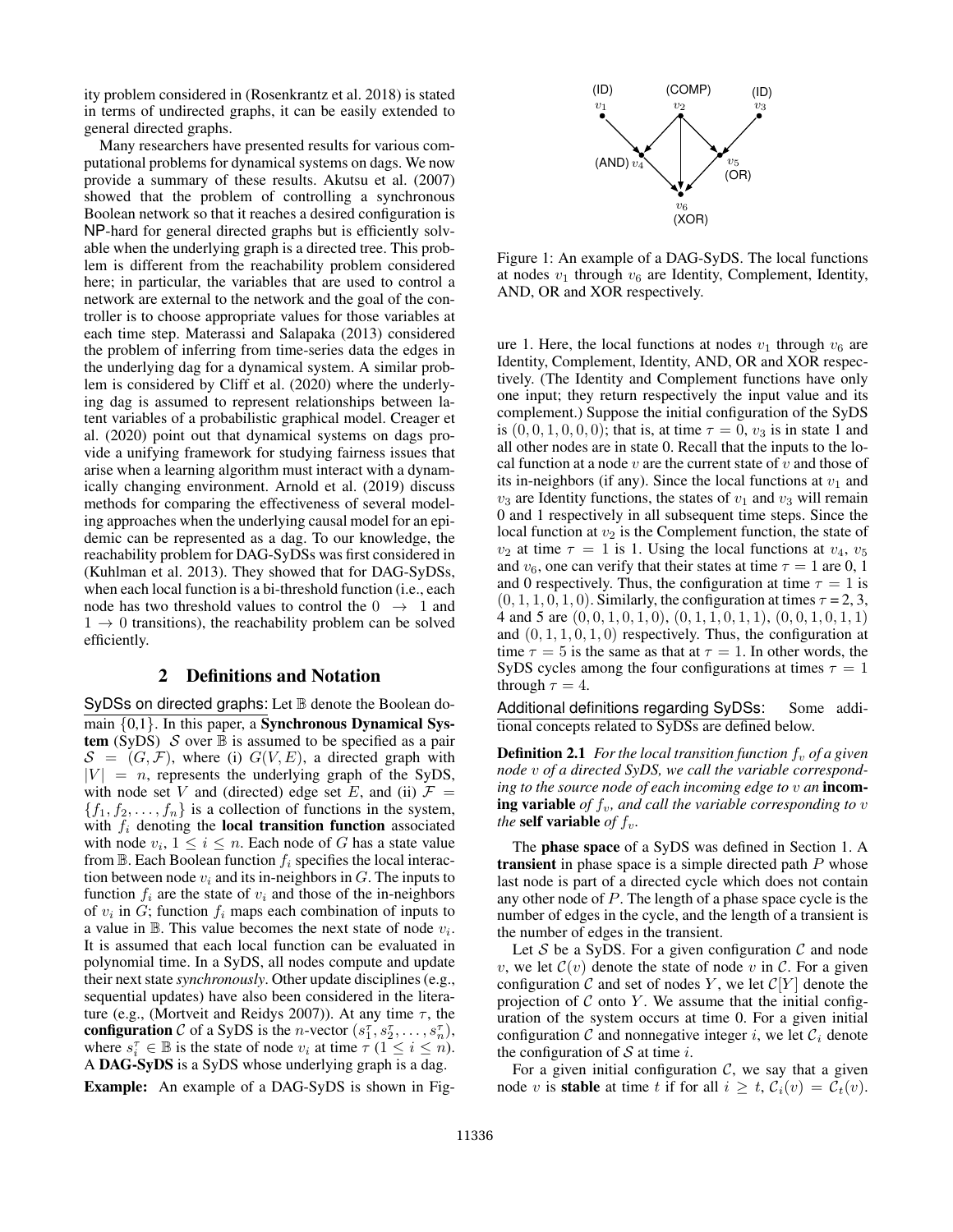Also, we say that a given node  $v$  is **alternating** at time  $t$  if for all  $i \geq 0$ ,  $C_{t+2i}(v) = C_t(v)$  and  $C_{t+2i+1}(v) = \overline{C_t(v)}$ (i.e., the state of  $v$  alternates between 0 and 1).

Graph theoretic definitions: Given a dag, we say that node  $u$  directly precedes node  $v$  if the graph contains an edge from  $u$  to  $v$ , that  $u$  **precedes**  $v$  if the graph contains a path (possibly with no edges) from  $u$  to  $v$ , and that  $u$  **prop**erly precedes  $v$  if the graph contains a path with at least one edge from  $u$  to  $v$ . Note that the local transition function for a given node  $v$  in a directed SyDS is a function of  $v$  and the nodes that directly precede v.

### **Definition 2.2** *For a dag*  $G(V, E)$ *, the level of a node*  $v \in V$ *is the maximum number of edges in any directed path to* v*.*

Suppose a given dag  $G(V, E)$  has L levels. For each j,  $0 \leq j < L$ , we let  $\mathcal{L}_j$  denote the set of nodes at level j, and let  $\mathcal{L}'_j$  denote the nodes whose level is at most j.

Boolean function definitions: Here, we provide definitions of several classes of Boolean functions used in this paper. These definitions are from (Crama and Hammer 2011; Barrett et al. 2006).

Consider assignments  $\alpha$  and  $\beta$  to a set of Boolean variables X. We say that  $\alpha \leq \beta$  if for every variable  $x \in X$ ,  $\alpha(x) \leq \beta(x)$ . A Boolean function f is **monotone nonde**creasing if for every pair of assignments  $\alpha$  and  $\beta$  to its variables,  $\alpha \leq \beta$  implies that  $f(\alpha) \leq f(\beta)$ , and is **monotone** nonincreasing if for every pair of assignments  $\alpha$  and  $\beta$  to its variables,  $\alpha \leq \beta$  implies that  $f(\alpha) \geq f(\beta)$ . We say that f is **monotone** if  $f$  is either monotone nondecreasing or monotone nonincreasing. Common examples of monotone functions are OR and AND. A monotone SyDS is a SyDS whose local transition functions are all monotone.

A symmetric Boolean function is one whose value does not depend on the order in which the input bits are specified; that is, the function value depends only on how many of its inputs are 1. For example, the XOR function is symmetric since the value of the function is determined by the parity of the number of 1's in the input.

In symmetric Boolean functions, we need not know whether a specific input is  $0$  or  $1$ ; it is enough to know the number of 1s in the input. A similar situation arises in anonymous symmetric pure strategy graphical games where each player's strategy is from  $\{0,1\}$ . A player X doesn't know whether a specific neighbor chose 0 or 1;  $X$  knows how many neighbors chose 1. Convergence in SyDSs corresponds to reaching a fixed point where everyone is satisfied with the outcome. This is similar to a Nash equilibrium in the game theoretic setting. In this sense, the convergence problem is related to the problem of Nash equilibria in such games and reachability is useful in understanding whether players can achieve certain equilibria (see e.g., (Blonski 1999; Daskalakis and Papadimitriou 2007, 2015; Jackson 2010)).

A Boolean function  $f$  is  $r$ -symmetric if the inputs to  $f$ can be partitioned into at most  $r$  classes such that the value of  $f$  depends only on how many of the inputs in each of the r classes are 1. Note that symmetric functions defined above are 1-symmetric. For each node  $v$ , the local (majority) function used in (Chistikov et al. 2020) to study opinion diffusion can be seen to be 2-symmetric: one class contains just the node  $v$  and the other class contains all the in-neighbors of v. The value of the function is determined by the number of 1's in these two classes.

A SyDS is r-symmetric if each of its local transition functions is r'-symmetric for some  $r' \leq r$ .

Problem definitions: We now provide formal specifications of the problems considered in this paper.

#### Reachability

Instance: A SyDS  $S$  specified by an underlying directed graph  $G(V, E)$  and a local transition function  $f_v$  for each node  $v \in V$  and two configurations C and D.

Question: Starting from configuration  $\mathcal{C}$ , does  $\mathcal{S}$  reach configuration D?

#### **Convergence**

Instance: A SyDS S specified by a directed graph  $G(V, E)$ , a local function  $f_v$  for each  $v \in V$  and a configuration  $\mathcal{C}$ . Question: Starting from configuration  $C$ , does  $S$  reach a fixed point?

#### Convergence Guarantee

Instance: A SyDS S specified by a directed graph  $G(V, E)$ and a local function  $f_v$  for each  $v \in V$ .

Question: Does S reach a fixed point from *every* initial configuration?

The formulation of the Convergence Guarantee problem in (Chistikov et al. 2020) considers the negation of the above question (i.e., is there a configuration  $C$  from which the SyDS does not reach a fixed point?). However, since the complexity class PSPACE is closed under complement (Papadimitriou 1993), there is no difference in the complexity of the two versions of the problem.

### 3 DAG-SyDSs: Some Phase Space Properties

In this section, we present some properties of the phase spaces of DAG-SyDSs. These properties are independent of the local functions at the nodes of the DAG-SyDS. Our first result points out that the phase spaces of DAG-SyDSs may contain exponentially long cycles.

**Proposition 3.1** *For any*  $n > 1$ *, there is an n node DAG-* $Sy\overline{D}S$  whose phase space graph is a cycle of length  $2^n$ .

**Proof:** For a given  $n > 1$  we construct the DAG-SyDS  $S_n$ to be a counter, as follows. The underlying graph contains n levels, one node per level. For each node, there is an incoming edge from the nodes on each of the lower levels. The transition function for each node is the function that retains the current value of the node if any of the lower order bits is 0, and changes the value of the node if all of the lower order bits are 1.

Suppose a given configuration of  $S_n$  is interpreted as encoding an integer  $k, 0 \leq k < 2<sup>n</sup>$ . Then the successor configuration encodes the integer  $k + 1 \pmod{2^n}$ . Thus, the phase space of  $S_n$  is a cycle of length  $2^n$ .

For any SyDS, any infinitely long phase space path consists of a transient (possibly of length 0), followed by an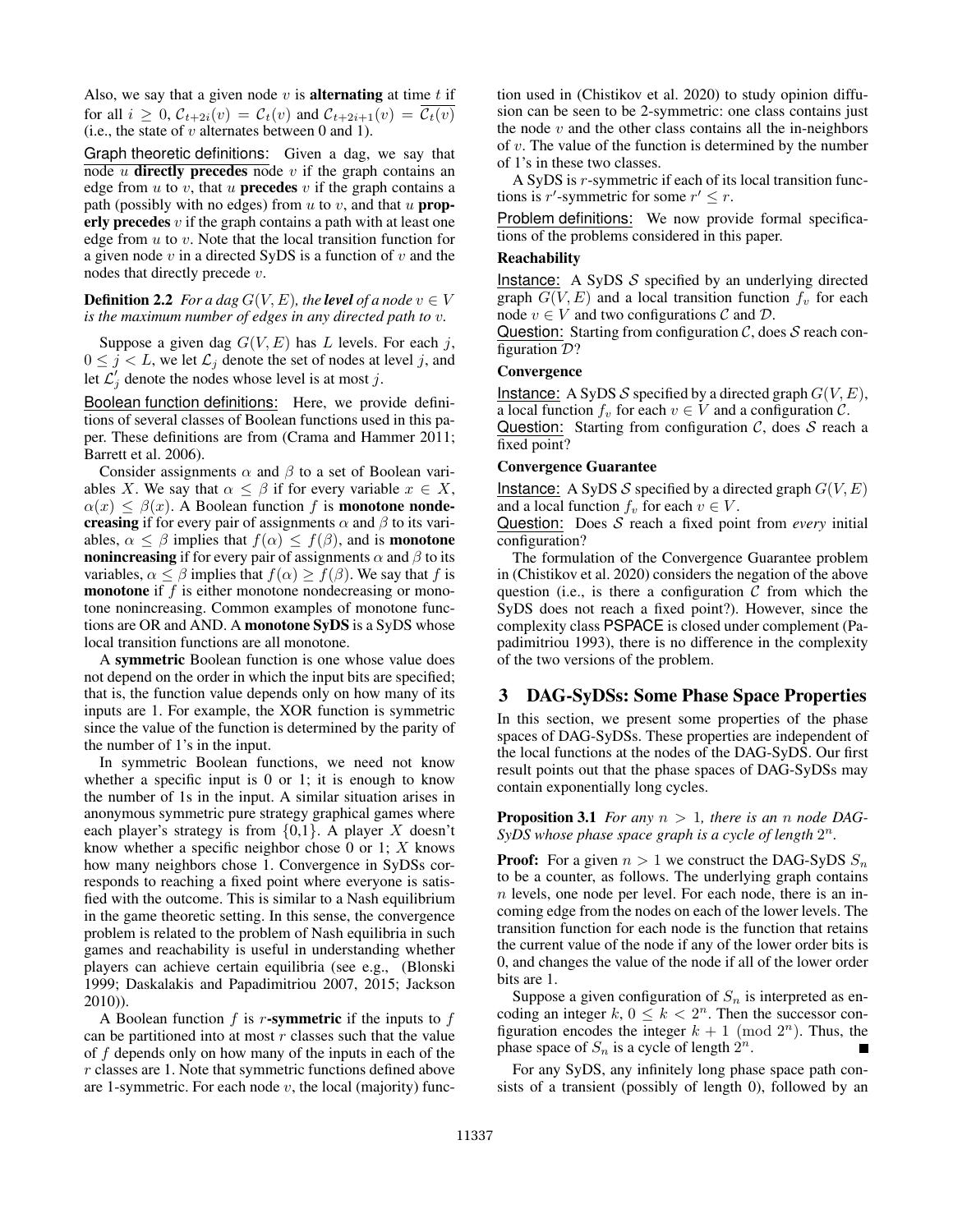infinite number of repetitions of a basic cycle. We now show that for any DAG-SyDS, the length of every phase space cycle is a power of 2. Moreover, the lengths of the longest transient and the longest phase space cycle are each bounded by an exponential function of the number of levels in the underlying graph of the SyDS. We begin with a lemma whose proof appears in (Rosenkrantz et al. 2020).

Lemma 3.1 *For a given DAG-SyDS, and a given initial configuration, suppose that the node values of all incoming edges to a given node* v *are stable at time* t*. Then node* v *is either alternating at time t, or stable at time*  $t + 1$ *.* 

Lemma 3.2 *For a DAG-SyDS, every level 0 node is either alternating at time 0 or stable at time 1.*

Proof: A level 0 node has no incoming edges, so the result follows from Lemma 3.1.

We will also use the following result which is a slight restatement of Proposition 1 in (Chistikov et al. 2020).

Proposition 3.2 *For a DAG-SyDS, the length of a transient leading to a fixed point does not exceed the number of levels of the SyDS.*

We can now state our result on the lengths of cycles and transients in DAG-SyDSs.

Theorem 3.1 *For a DAG-SyDS, the length of every phase space cycle is a power of 2. Moreover, if the number of levels of a given acyclic SyDS is* L*, then no phase space cycle is* longer than  $2^L$ , and no transient is longer than  $2^L - 1$ .

Proof (idea): We use induction on the number of levels. The details appear in (Rosenkrantz et al. 2020).

Theorem 3.1 provides upper bounds on the lengths of transients and cycles in DAG-SyDSs. We now present a result that provides matching lower bounds on cycle and transient lengths.

**Theorem 3.2** *For every*  $L \geq 1$ *, there is a DAG-SyDS with* L *levels whose phase space contains a transient of length*  $2^L - 1$ , leading to a cycle of length  $2^L$ .

Proof: See (Rosenkrantz et al. 2020).

### 4 Reachability Problem for DAG-SyDSs

Here, we establish the complexity of the Reachability problem for DAG-SyDSs with symmetric local functions. Our proof uses two major steps. In the first step (Section 4.1), we show that the PSPACE-hardness for DAG-SyDSs whose local functions are  $r$ -symmetric for a constant value of  $r$ . In the second step (Section 4.2), we show that the Reachability problem resulting from the first step can be reduced to the same problem for DAG-SyDSs where each local function is symmetric. We begin with the first step.

### 4.1 Reachability Problem for DAG-SyDSs with r-Symmetric Local Functions

This section establishes the following result.

Theorem 4.1 *The reachability problem is PSPACEcomplete for DAG-SyDSs where each local function is* r*symmetric for some*  $r \leq 6$ *.* 

Proof: It is easy to see that the problem is in PSPACE. The proof of PSPACE-hardness is via a reduction from the Quantified Boolean Formulas (QBF) problem which is known to be PSPACE-complete (Garey and Johnson 1979). Let  $F$  denote the given quantified Boolean formula. Let  $f$ denote the Boolean expression that is quantified. Without loss of generality, we can assume that  $f$  is a 3SAT formula (Garey and Johnson 1979). Let  $X = \{x_0, x_1, \ldots, x_{n-1}\}\)$ the set of variables of f, and  $\{c_0, c_1, \ldots, c_{m-1}\}$  be the set of clauses of f. Let F be  $(Q_{n-1}x_{n-1})\cdots (Q_1x_1)(Q_0x_0)f$ , where each  $Q_i$  is either  $\forall$  or  $\exists$ .

We give a reduction where the constructed DAG-SyDS is 6-symmetric (i.e., each local function is  $r$ -symmetric for some  $r \leq 6$ ).

For each  $i, 0 \leq i < n$ , we use the notation  $\otimes_i$  to denote a binary Boolean operation as follows. If  $Q_i$  is  $\forall$ , then  $\otimes_i$  is *and*; if  $Q_i$  is  $\exists$ , then  $\otimes_i$  is *or*.

For the reduction, we construct a reachability problem instance whose SyDS S has an underlying graph with  $2n +$  $m + 2$  nodes, on  $2n + 2$  levels.

SyDS S contains the following nodes. We let  $Y = \{y_0, y_1,$  $..., y_n$  be a set of  $n + 1$  nodes,  $R = \{r_0, r_1, ..., r_{n-1}\}$  be a set of *n* nodes,  $W = \{w_0, w_1, ..., w_{m-1}\}$  be a set of *m* nodes, and h be an extra node.

The initial configuration  $C$  for the constructed problem instance has the states of all nodes equal to 0.

The goal configuration  $D$  for the constructed problem instance has  $h = 1$ ,  $r_{n-1} = 1$ , each  $r_i = 0$  for  $0 \le i < n - 1$ , each  $y_i = 0$ , and each  $w_i$  equal to 1 iff the corresponding clause  $c_i$  contains a positive literal.

Node set  $Y$  will function as a cyclical counter, with incoming edges and local transition functions similar to those for the  $n$  nodes in the construction presented in our proof of Proposition 3.1. For each  $i, 0 \le i < n$ , node  $y_i$  will correspond to the variable  $x_i$  in f.

Each node  $w_i \in W$  will correspond to clause  $c_i$ .

Each node  $r_i \in R$  will correspond to the quantified Boolean formula  $(Q_ix_i)\cdots(Q_0x_0)f$ . In particular, at some point in the operation of S, node  $r_{n-1}$  will have the value of the quantified Boolean formula F.

Node h will serve as a control node. Once the value of node h equals 1, it remains 1 forever more, forces node  $r_{n-1}$ to retain its value, and forces all the other nodes in  $R$  to have value 0.

The underlying graph of S has directed edges  $(y_i, y_j)$  for each i and j such that  $0 \le i < j \le n$ . For each node  $w_i$ , there are incoming edges from those Y nodes corresponding to the variables occurring in clause  $c_j$ . Node h has incoming edges from the  $n + 1$  nodes in Y. Node  $r_0$  has an incoming edge from  $y_0$ , h, and from each node in W. For each node  $r_i, 1 \leq i < n$ , there are incoming edges from  $r_{i-1}, h$ , and each  $y_j$  where  $0 \le j \le i$ .

The local transition function for each node in  $Y$  is the function that retains the current value of the node if any of the incoming variables equals 0, and changes the value of the node otherwise.

The local transition function for each node  $w_i \in W$  is the same as clause  $c_i$ , but using the values of the incoming variables.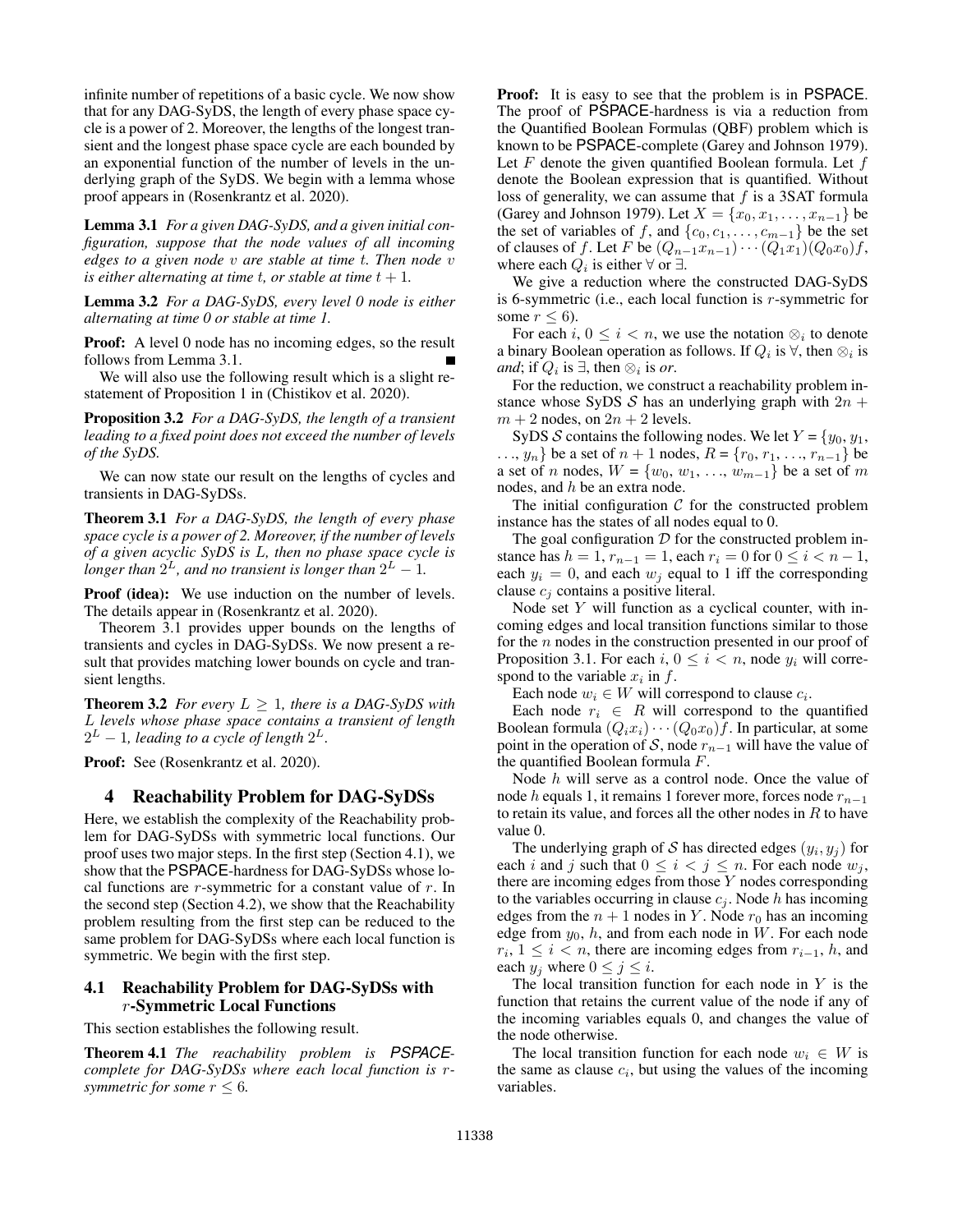The local transition function for h is as follows. If  $h = 1$ , then 1. If  $h = 0$  and the  $n+1$  incoming edges from Y encode the integer  $2^n + n - 1$ , then 1. Otherwise, 0.

The local transition function for  $r_0$  is as follows. If  $h = 1$ , then 0. Otherwise, if  $y_0 = 1$ , then the *and* of the incoming variables from W. Otherwise, operation  $\otimes_0$  applied to  $r_0$ and the *and* of the incoming variables from W.

The local transition function for  $r_i$ ,  $1 \le i < n-1$ , is as follows. If  $h = 1$ , then 0. Otherwise, if the  $i + 1$  incoming edges from Y encode the integer  $2^i + i$ , then  $r_{i-1}$ . Otherwise, if the incoming edges from  $Y$  encode the integer  $i$ , then operation  $\otimes_i$  applied to  $r_i$  and  $r_{i-1}$ . Otherwise,  $r_i$ .

The local transition function for  $r_{n-1}$  is as follows. If  $h = 0$  and the *n* incoming edges from Y encode the integer  $2^{n-1} + n - 1$ , then  $r_{n-2}$ . If  $h = 0$  and the *n* incoming edges from Y encode the integer  $n-1$ , then operation  $\otimes_{n-1}$ applied to  $r_{n-1}$  and  $r_{n-2}$ . Otherwise,  $r_{n-1}$ .

Note that SyDS  $S$  is 6-symmetric; the local transition functions for nodes  $r_i$ ,  $1 \le i \le n-1$ , contain 6 symmetry classes.

For  $0 \le i \le n$ , we let  $F_i$  be a Boolean function of  $n-i-1$ variables, as follows:

$$
F_i(x_{n-1}, x_{n-2}, \dots, x_{i+1}) = (Q_i x_i) \cdots (Q_1 x_1)(Q_0 x_0) f(X)
$$

We now establish the correctness of the reduction.

Let  $\beta$  be a tuple, possibly empty, of Boolean values. Let  $l(\beta)$  denote the degree of  $\beta$ , i.e., the number of variables in β. Let  $k(β)$  denote the integer encoded by  $β$ . (If  $β$  is empty, then  $k(\beta) = 0$ .) For  $\beta$  such that  $l(\beta) < n$ , let  $j(\beta) = n$  $l(\beta) - 1$ , and let  $t(\beta) = (k(\beta) + 1)2^{n-l(\beta)} + n - l(\beta)$ .

For any  $t \geq 0$ , let  $X<sup>t</sup>$  be the assignment to the variables X of f where  $X^t(x_i) = C_t(y_i), 0 \leq i \leq n-1$ . From the proof in Theorem 3.1, the first n nodes of  $S$  undergo a phase space cycle whose length is  $2^n$ . Thus, all  $2^n$  possible assignments to  $X$  occur during this cycle. In particular, all  $2^n$  assignments to X are in the set  $\{X^t | 0 \le t < 2^n\}.$ Specifically, for any assignment  $\alpha$  to  $X, X^{k(\alpha)} = \alpha$ .

For any assignment  $\alpha$  to X, let  $W(\alpha)$  be the assignment of values to the nodes set  $W$  where  $w_i$  equals the value of clause  $c_i$  for assignment  $\alpha$ ,  $0 \le i \le m - 1$ . Then, for all  $t \geq 0, C_{t+1}[W] = W(X^t).$ 

For any given tuple  $\beta$  of  $n - i - 1$  Boolean values corresponding to values of the variables  $x_{n-1}, x_{n-2}, \ldots, x_{i+1}$ , note that  $j(\beta) = i$ . Moreover, the value of  $F_{i(\beta)}(\beta) =$  $F_i(x_{n-1}, x_{n-2}, \ldots, x_{i+1})$  is determined by the  $2^{i+1}$  assignments to X occurring at times  $k(\beta)2^{n-l(\beta)}$  through  $(k(\beta) + 1)2^{n-l(\beta)} - 1.$ 

**Claim 1:** For all  $j'$ ,  $0 \le j' < n$ , for all  $\beta$  such that  $j(\beta) =$  $j', F_{j(\beta)}(\beta) = C_{t(\beta)}(r_{j(\beta)}).$ 

We prove the claim by induction on  $j'$ .

**Basis Step:** Suppose that  $j' = 0$ . Consider any  $\beta$  such that  $j(\beta) = 0$ . Then  $l(\beta) = n - 1$ ,  $t(\beta) = 2k(\beta) + 3$ , and the variables in  $\beta$  are  $(x_{n-1}, x_{n-2}, \ldots, x_1)$ . By definition,

$$
F_0(x_{n-1},...,x_1) = (Q_0x_0) f(x_{n-1},...,x_1,x_0).
$$
  
Thus,

$$
F_0(x_{n-1},...,x_1) = f(x_{n-1},...,x_1,0) \otimes_0 f(x_{n-1},...,x_1,1).
$$

Let  $\gamma^0 = (x_{n-1}, x_{n-2}, \ldots, x_1, 0)$  and  $\gamma^1 = (x_{n-1}, x_{n-2}, \ldots, x_n)$  $\ldots, x_1, 1$ ). Then,  $F_0(\beta) = f(\gamma^0) \otimes_0 f(\gamma^1)$ . Note that  $\gamma^0 = X^{k(\gamma^0)}$  and  $\gamma^1 = X^{k(\gamma^1)}$ . Also,  $k(\gamma^0) = 2k(\beta)$  and  $k(\gamma^1) = 2k(\beta) + 1$ . Thus, at time  $2k(\beta) + 1$ ,  $W = W[\gamma^0];$ and at time  $2k(\beta)+2$ ,  $W=W[\gamma^1]$ . Since at time  $2k(\beta)+1$ ,  $h = 0$ , and  $y_0 = 0$ , the local transition function for  $r_0$  sets  $C_{2k(\beta)+2}(r_0)$  to be the *and* of the values of the incoming edges from W at time  $2k(\beta) + 1$ . Thus,  $C_{2k(\beta)+2}(r_0) =$  $f(\gamma^0)$ . Since at time  $2k(\beta) + 2$ ,  $h = 0$ , and  $y_0 = 0$ , the local transition function for  $r_0$  sets  $C_{2k(\beta)+3}(r_0)$  to be result of  $\otimes_i$  applied to  $C_{2k(\beta)+2}(r_0)$  and the *and* of the values of the incoming edges from W at time  $2k(\beta) + 2$ . Thus,  $C_{2k(\beta)+3}(r_0) = f(\gamma^0) \otimes_i f(\gamma^1) = F_0(\beta)$ . This proves the claim for  $j' = 0$ .

Inductive Step: Now assume that the claim holds for a given value of  $j', 0 \le j' < n-1$ . We want to prove that the claim holds for  $j' + 1$ . Consider any  $\beta$  such that  $j(\beta) = j' + 1$ . We need to show that  $F_{j'+1}(\beta) = C_{t(\beta)}(r_{j'+1})$ . We first note that  $l(\beta) = n - j' - 2$ ,  $t(\beta) = (k(\beta) + 1)2^{j'+2} +$  $j' + 2$ , and the variables in  $\beta$  are  $(x_{n-1}, x_{n-2}, \ldots, x_{j'+2})$ . (If  $j' = n - 2$ , then  $\beta$  contains no variables.) By definition,  $F_{j'+1}(\beta) = (Q_{j'+1}x_{j'+1})\cdots (Q_1x_1)(Q_0x_0)f(X)$ . Thus,  $F_{j'+1}(x_{n-1}, x_{n-2}, \ldots, x_{j'+2}) =$ 

 $F_{j'}(x_{n-1},x_{n-2},\ldots,x_{j'+2},0)\otimes_{j'+1}$  $F_{j'}(x_{n-1}, x_{n-2}, \ldots, x_{j'+2}, 1).$ 

Let  $\gamma^0 = (x_{n-1}, x_{n-2}, \dots, x_{j'+2}, 0)$  and  $\gamma^1 = (x_{n-1}, x_{n-2}, \dots, x_{j'+2}, 0)$ ...,  $x_{j'+2}$ , 1). Then,  $F_{j'+1}(\beta) = F_{j'}(\gamma^0) \otimes_{j'+1} F_{j'}(\gamma^1)$ . Note that  $t(\gamma^0) = (k(\gamma^0) + 1)2^{j'+1} + j' + 1$ . Since  $k(\gamma^0) =$  $2k(\beta), t(\gamma^0) = (2k(\beta)+1)2^{j'+1} + j' + 1 = k(\beta)2^{j'+2} +$  $2^{j'+1} + j' + 1$ . Also,  $k(\gamma^1) = 2k(\beta) + 1$ , and  $t(\gamma^1) =$  $(k(\gamma^1) + 1)2^{j'+1} + j' + 1 = (2k(\beta) + 2)2^{j'+1} + j' + 1 =$  $(k(\beta) + 1)2^{j'+2} + j' + 1$ . By the inductive hypothesis,  $F_{j'}(\gamma^0) = C_{t(\gamma^0)}(r_{j(\gamma^0)}) = C_{t(\gamma^0)}(r_{j'}),$  and  $F_{j'}(\gamma^1) =$  $\mathcal{C}_{t(\gamma^1)}(r_{j(\gamma^1)}) = \mathcal{C}_{t(\gamma^1)}(r_{j}).$ 

At time  $t(\gamma^0) = k(\beta)2^{j'+2} + 2^{j'+1} + j' + 1$ , the  $j' + 2$ incoming edges to  $r_{j'+1}$  from Y encode the integer  $2^{j'+1}$  +  $j' + 1$ , so the local transition function for  $r_{j'+1}$  evaluates to be the value of  $r_{j'}$ . Thus,  $\mathcal{C}_{t(\gamma^0)+1}(r_{j'+1}) = \mathcal{C}_{t(\gamma^0)}(r_{j'})$  $F_{j'}(\gamma^0)$ . The local transition function for  $r_{j'+1}$  has  $r_{j'+1}$  retain its current value until  $t(\gamma^1) = (k(\beta) + 1)2^{j'+2} + j' + 1$ . At time  $t(\gamma^1) = (k(\beta) + 1)2^{j'+2} + j' + 1$ , the  $j' + 2$  incoming edges to  $r_{j'+1}$  from Y encode the integer  $j' + 1$ , so the local transition function for  $r_{j'+1}$  evaluates to be the result of applying operation  $\otimes_{j'+1}$  to  $r_{j'+1}$  and  $r_{j'}$ . Thus,  $C_{t(\gamma^1)+1}(r_{j'+1}) = C_{t(\gamma^1)}(r_{j'+1}) \otimes_{j'+1} C_{t(\gamma^1)}(r_{j'}) =$  $F_{j'}(\gamma^0) \otimes_{j'+1} F_{j'}(\gamma^1) = F_{j'+1}(\beta)$ . However, note that  $t(\beta) = (k(\beta) + 1)2^{j'+2} + j' + 2 = t(\gamma^1) + 1$ . Thus,  $F_{j'+1}(\beta) = C_{t(\beta)}(r_{j'+1}),$  and Claim 1 follows.

Note that each node in  $Y$  and  $W$  cycles with a period that divides  $2^{n+1}$ . Since  $D$  has all nodes in Y equal to 0, and this only occurs at a time that is a multiple of  $2^{n+1}$ ,  $\mathcal{D}$  is reachable iff it is reachable at a time that is a multiple of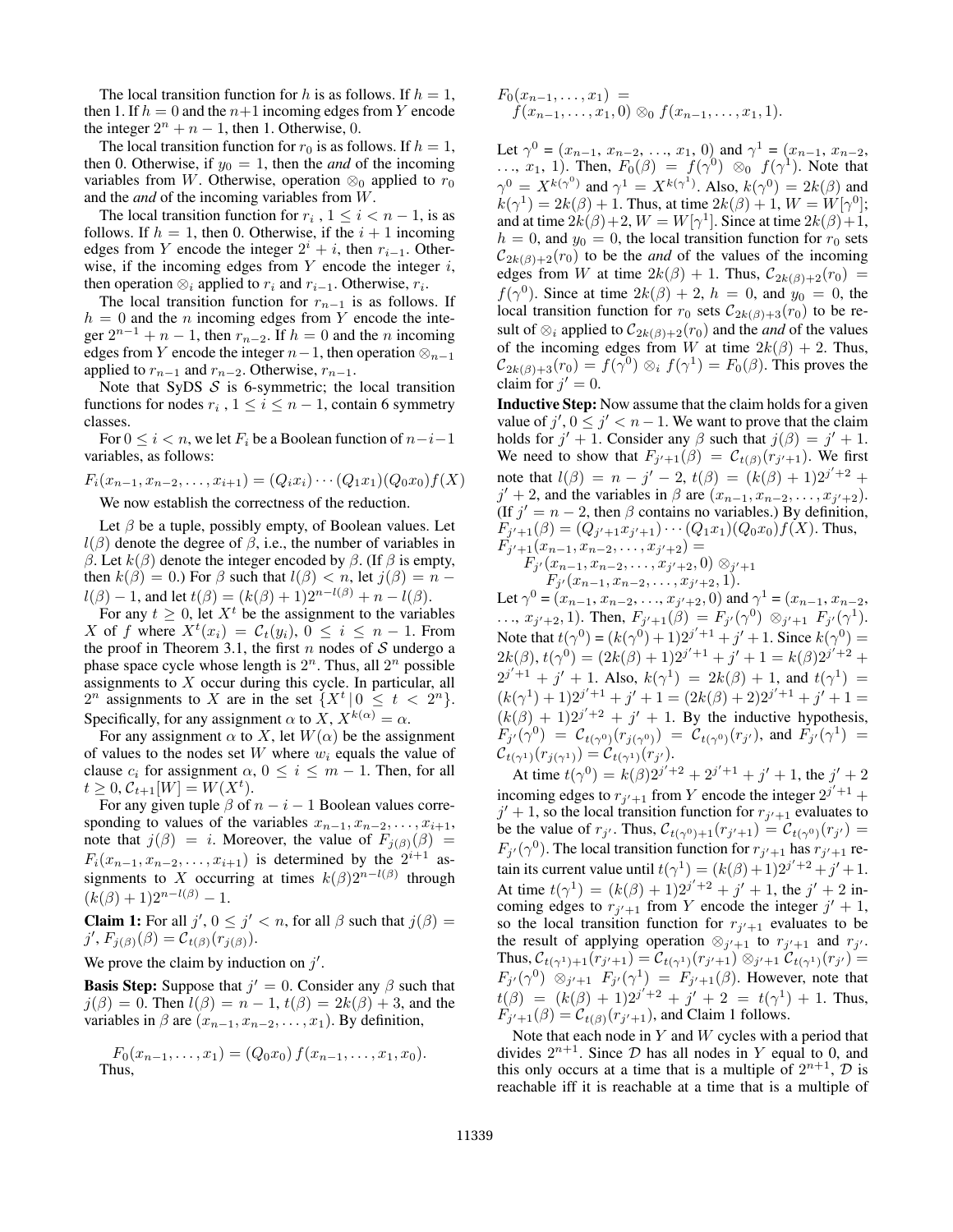$2^{n+1}$ .

Note that  $C(h) = 0$  and  $D(h) = 1$ . Furthermore, node h is stable with value 1 at time  $2^n + n$ , and h is equal to 0 at all prior times. Thus  $D$  is reachable iff it is reachable at a time t such that  $t \geq 2^n + n$ . Considering node set Y,  $D$  is reachable iff it is reachable at a time that is a nonzero multiple of  $2^{n+1}$ .

Note that every node of  $S$  has the same value for every time that is a nonzero multiple of  $2^{n+1}$ . Thus,  $\mathcal D$  is reachable iff it is reachable at time  $2^{n+1}$ , i.e., iff  $\mathcal{D} = \mathcal{C}_{2^{n+1}}$ .

Recall that  $\mathcal{D}(h) = C_{2^{n+1}}(h)$  and  $\mathcal{D}[Y] = C_{2^{n+1}}[Y]$ . Since  $C_{2n+1-1}[Y]$  consists of all 1's, each  $C_{2n+1}(w_j)$  equals 1 iff the corresponding clause  $c_i$  contains a positive literal. Thus,  $\mathcal{D}[W] = \mathcal{C}_{2^{n+1}}[W]$ . The nodes in  $R - \{r_{n-1}\}\$ are stable with value 0 at time  $2^n + n + 1$ , and so have the same value in D and  $C_{2n+1}$ . Thus,  $D = C_{2n+1}$  iff  $\mathcal{D}(r_{n-1}) = C_{2^{n+1}}(r_{n-1})$ . Since  $\mathcal{D}(r_{n-1}) = 1, \mathcal{D} = C_{2^{n+1}}$ iff  $C_{2^{n+1}}(r_{n-1}) = 1$ .

Note that node  $r_{n-1}$  is stable at time  $2^n + n$ , so  $\mathcal{C}_{2^{n+1}}(r_{n-1}) = \mathcal{C}_{2^{n}+n}(r_{n-1})$ . Thus  $\mathcal{D}$  is reachable iff  $C_{2^n+n}(r_{n-1}) = 1$ . Let  $\beta$  be the empty tuple. As has been shown above,  $F_{j(\beta)}(\beta) = C_{t(\beta)}(r_{j(\beta)})$ . Note that  $l(\beta) = 0$ ,  $k(\beta) = 0$ ,  $j(\beta) = n - 1$ , and  $t(\beta) = (k(\beta) + 1)2^{n-l(\beta)}$  +  $n - l(\beta) = 2^n + n$ . Thus,  $C_{2^n+n}(r_{n-1}) = F_{n-1}$ , which is the value of the given quantified Boolean formula  $F$ . Thus F is true iff D is reachable from C, and this completes our proof of Theorem 4.1.

#### 4.2 Reducing the Number of Symmetry Classes

In this section, we show how the reachability problem for r-symmetric SyDSs (for any fixed  $r$ ) can be reduced to the same problem for symmetric SyDSs. In particular, this reduction ensures that when we start with a DAG-SyDS, the reduction also produces a DAG-SyDS. Our approach uses the idea of embedding, which is defined below. In this definition, we use the notation  $\mathcal{C} \to \mathcal{D}$  to indicate that  $\mathcal{D}$  is the successor of C.

**Definition 4.1** *Given two SyDSs*  $S = (G(V, E), F)$  *and*  $S' = (G'(V', E'), \mathcal{F}')$ , let h be an onto function from V' *to* V *. Let* hˆ *be the function that maps each configuration* C *of* S *into the configuration* C 0 *of* S 0 *such that for each node*  $v' \in V'$ ,  $\mathcal{C}'(v') = \mathcal{C}(h(v'))$ . We say that h is an **embedding** *of* S *into* S 0 *if for each configuration* C *of* S*, letting* D *be the configuration such that*  $C \to D$  *in*  $S$ ,  $\hat{h}(C) \to \hat{h}(D)$  *in*  $S'$ .

The next lemma shows a property of an embedding.

Lemma 4.1 *Given SyDSs S and S'*, and an embedding h *from* S *into* S 0 *, the reachability problem for* S *is polynomi*ally reducible to the reachability problem for  $\mathcal{S}'$ .

**Proof:** In Definition 4.1, since  $h$  is an onto function,  $h$  is injective. For every configuration C of S and every  $t \geq 0$ , by induction on t,  $\hat{h}(\mathcal{C}_t) = (\hat{h}(\mathcal{C}))_t$ . Thus,  $\mathcal C$  reaches a given configuration D iff  $\hat{h}(\mathcal{C})$  reaches the configuration  $\hat{h}(\mathcal{D})$ .

We can now state a result which shows that a suitable embedding can be constructed efficiently.

Theorem 4.2 *For any fixed value of* r*, there is a polynomial time algorithm that given a directed* r*-symmetric SyDS*  $S = (G(V, E), \mathcal{F})$ , constructs a directed symmetric SyDS  $\mathcal{S}' = (\hat{G}'(V', E'), \mathcal{F}')$  and an embedding h of S into S'. *Moreover, if*  $G$  *is acyclic, then so is*  $G'$ *.* 

Proof: See (Rosenkrantz et al. 2020).

The following is the main result of Section 4.2.

Theorem 4.3 *For any fixed value of* r*, the reachability problem for directed* r*-symmetric SyDSs is polynomial-time reducible to the reachability problem for directed symmetric SyDSs, and the reachability problem for DAG* r*-symmetric SyDSs is polynomial-time reducible to the reachability problem for DAG symmetric SyDSs.*

Proof: From Lemma 4.1 and Theorem 4.2.

Theorems 4.1 and 4.3 together imply the following main result of Section 4.

 $\blacksquare$ 

Theorem 4.4 *The Reachability problem for DAG-SyDS with symmetric local functions is PSPACE-complete.*

### 5 Convergence Guarantee for DAG-SyDSs

As mentioned earlier, (Chistikov et al. 2020) showed that the convergence guarantee problem is PSPACE-complete for SyDSs on general directed graphs. Here, we show that this problem remains computationally intractable even for DAG SyDSs.

Theorem 5.1 *The convergence guarantee problem for DAG SyDSs is co-NP-complete, even when restricted to dags with three levels and 3-symmetric functions.*

Proof (idea): The reduction is from 3SAT (Garey and Johnson 1979). The details are given in (Rosenkrantz et al. 2020).

### 6 Results for Monotone DAG-SyDSs

The class of monotone Boolean functions were defined in Section 2. A monotone DAG-SyDS is a DAG-SyDS in which every local function is monotone. In this section, we show that the reachability problem for monotone DAG-SyDSs can be solved efficiently. This result is based on the following theorem.

Theorem 6.1 *For a DAG monotone SyDS, every phase space cycle is a fixed point, and the length of any transient does not exceed the number of levels.*

Proof: See (Rosenkrantz et al. 2020).

The following is a direct corollary of Theorem 6.1.

Corollary 6.1 *The Reachability problem is efficiently solvable for monotone DAG-SyDSs.*

### 7 Directions for Future Work

We conclude by mentioning two directions for future research. For example, it is of interest to consider DAG-SyDSs where local functions are from other classes (e.g., weighted threshold functions (Crama and Hammer 2011)). Similarly, one may also consider restrictions on the graph structure (e.g., dags where nodes have bounded in-degrees) and investigate the complexity of reachability and other problems.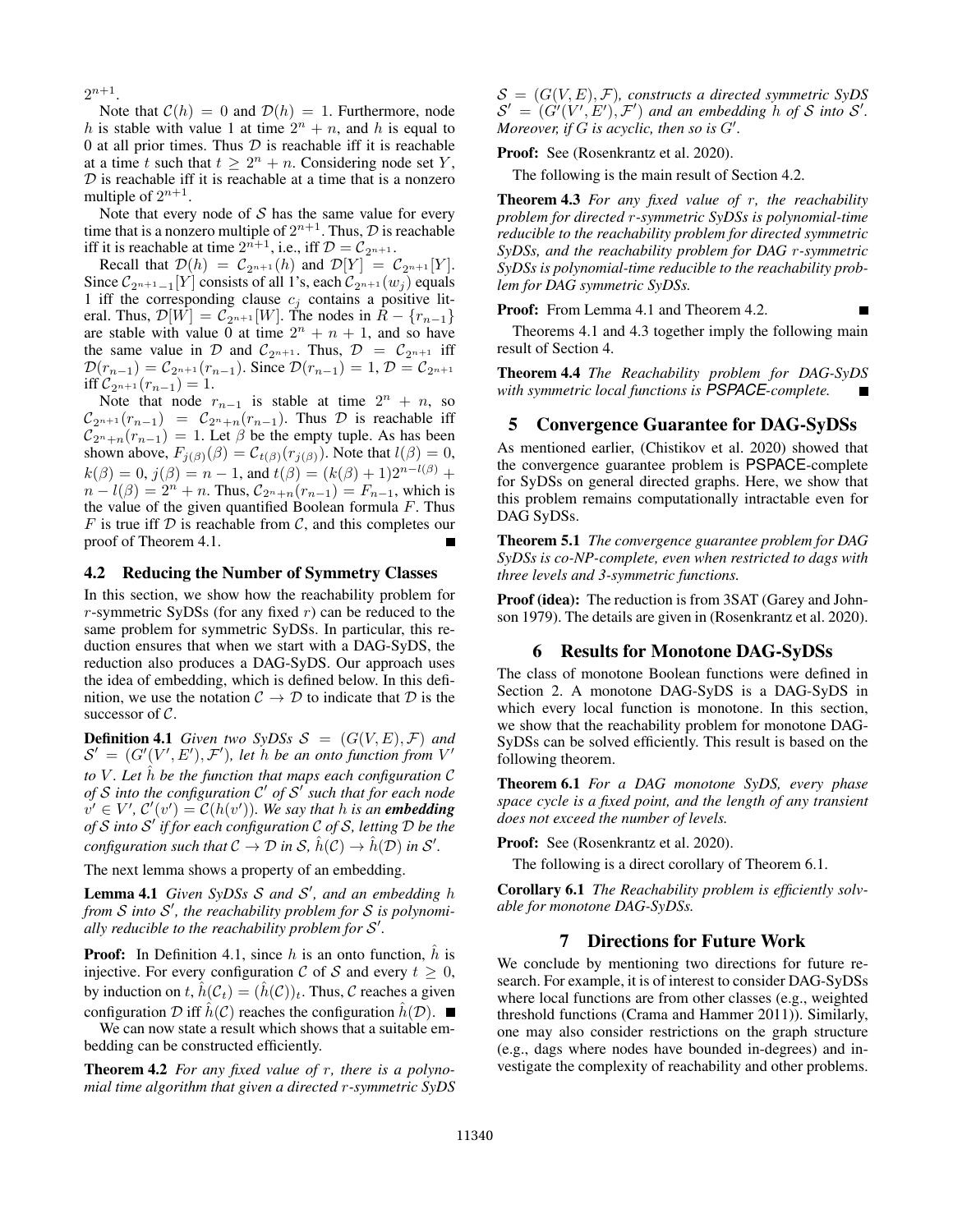# Acknowledgments

We thank the referees for carefully reading the paper and providing very helpful feedback. This work is partially supported by University of Virginia Strategic Investment Fund award number SIF160 and NSF Grants IIS-1633028 (BIG DATA), CMMI-1745207 (EA-GER), OAC-1916805 (CINES), CCF-1918656 (Expeditions), CNS-2028004 (RAPID), OAC-2027541 (RAPID) and IIS-1908530.

## Ethical Impact

The work reported in this paper addresses some complexity and algorithmic issues associated with formal models for contagion propagation in social networks. The results are in the form of theorems and algorithms that are useful in understanding the strengths and weaknesses of different formal models. Our work does not involve experiments on public or private data.

#### References

Adiga, A.; Kuhlman, C. J.; Marathe, M. V.; Mortveit, H. S.; Ravi, S. S.; and Vullikanti, A. 2019. Graphical Dynamical Systems and their Applications to Bio-Social Systems. *Springer International Journal of Advances in Engineering Sciences and Applied Mathematics* 11(2): 153–171.

Akutsu, T.; Hayashida, M.; Ching, W.; and Ng, M. K. 2007. Control of Boolean Networks: Hardness results and algorithms for tree structured networks. *Journal of Theoretical Biology* 244: 670–679.

Arnold, K. F.; Harrison, W. J.; Heppenstall, A. J.; and Gilthorpe, M. S. 2019. DAG-informed regression modelling, agent-based modelling and microsimulation modelling: A critical comparison of methods for causal inference. *International Journal of Epidemiology* 48(1): 243– 253.

Auletta, V.; Ferraioli, D.; and Greco, G. 2018. Reasoning about Consensus when Opinions Diffuse through Majority Dynamics. In *Proc. IJCAI*, 49–55.

Barrett, C. L.; Hunt III, H. B.; Marathe, M. V.; Ravi, S. S.; Rosenkrantz, D. J.; and Stearns, R. E. 2006. Complexity of reachability problems for finite discrete dynamical systems. *Journal of Computer and System Sciences* 72(8): 1317–1345.

Blonski, M. 1999. Anonymous games with binary actions. *Games and Economic Behavior* 28(2): 171–180.

Botan, S.; Grandi, U.; and Perrussel, L. 2019. Multi-Issue Opinion Diffusion under Constraints. In *Proceedings of the 18th International Conference on Autonomous Agents and MultiAgent Systems, AAMAS*, 828–836.

Bredereck, R.; and Elkind, E. 2017. Manipulating Opinion Diffusion in Social Networks. In *Proc. IJCAI*, 894–900.

Chistikov, D.; Lisowski, G.; Paterson, M.; and Turrini, P. 2020. Convergence of Opinion Diffusion is PSPACE-Complete. In *Proc. AAAI*, 7103–7110. AAAI Press.

Cliff, O. M.; Prokopenko, M.; and Fitch, R. 2020. Inferring Coupling of Distributed Dynamical Systems via Transfer Entropy. ArXiv Report: 1611.00549v1.

Cormen, T. H.; Leiserson, C. E.; Rivest, R. L.; and Stein, C. 2009. *Introduction to Algorithms*. Cambridge, MA: MIT Press and McGraw-Hill, Second edition.

Crama, Y.; and Hammer, P. 2011. *Boolean Functions: Theory, Algorithms, and Applications*. New York, NY: Cambridge University Press.

Creager, E.; Madras, D.; Pitassi, T.; and Zemel, R. 2020. Causal modeling for fairness in dynamical systems. In *International Conference on Machine Learning*, 2185–2195. PMLR.

Daskalakis, C.; and Papadimitriou, C. H. 2007. Computing equilibria in anonymous games. In *48th Annual IEEE FOCS*, 83–93. IEEE.

Daskalakis, C.; and Papadimitriou, C. H. 2015. Approximate Nash equilibria in anonymous games. *Journal of Economic Theory* 156: 207–245.

Easley, D.; and Kleinberg, J. 2010. *Networks, Crowds, and Markets: Reasoning About a Highly Connected World*. Cambridge University Press.

Esparza, J.; and Nielsen, M. 1994. Decidability Issues for Petri Nets. Tech. Report BRICS RS-94-8, Department of Computer Science, University of Aarhus, Denmark.

Floréen, P.; and Orponen, P. 1989. On the Computational Complexity of Analyzing Hopfield Nets. *Complex Systems* 3(6): 577–587.

Garey, M. R.; and Johnson, D. S. 1979. *Computers and Intractability: A Guide to the Theory of NP-completeness*. San Francisco: W. H. Freeman & Co.

Granovetter, M. 1978. Threshold models of collective behavior. *American Journal of Sociology* 83(6): 1420–1443.

Gupta, A.; Swarup, S.; Marathe, A.; Vullikanti, A. K.; Lakkaraju, K.; and Letchford, J. 2018. Designing Incentives to Maximize the Adoption of Rooftop Solar Technology. In André, E.; Koenig, S.; Dastani, M.; and Sukthankar, G., eds., *Proceedings of the 17th International Conference on Autonomous Agents and MultiAgent Systems, AAMAS 2018, Stockholm, Sweden, July 10-15, 2018*, 1950–1952. International Foundation for Autonomous Agents and Multiagent Systems Richland, SC, USA / ACM.

Jackson, M. O. 2010. *Social and economic networks*. Princeton, NJ: Princeton University Press.

Kauffman, S.; Peterson, C.; Samuelsson, B.; and Troein, C. 2003. Random Boolean network models and the yeast transcriptional network. *Proc. National Academy of Sciences (PNAS)* 100(25): 14796–14799.

Kuhlman, C. J.; Kumar, A.; Marathe, M. V.; Ravi, S. S.; Rosenkrantz, D. J.; and Stearns, R. E. 2013. Analysis Problems for Special Classes of Bi-threshold Dynamical Systems. In *Proc. Workshop on Multi-Agent Interaction Networks (MAIN 2013), held in conjunction with the 12th AA-MAS conference*, 26–33.